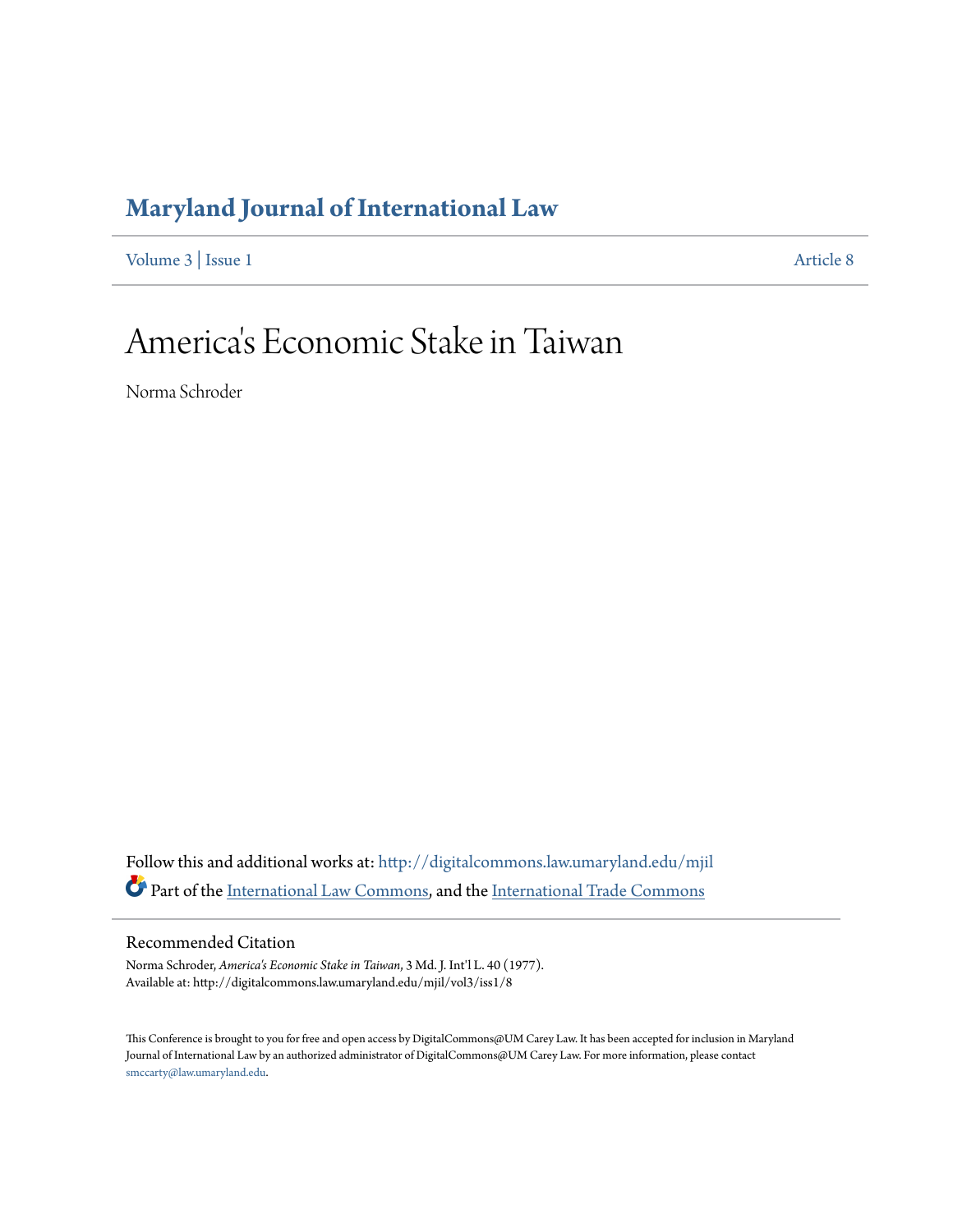# AMERICA'S ECONOMIC STAKE IN **TAIWAN**

## NORMA SCHRODER\*

Whether directly involved in the business of foreign trading or not, most members of the U.S. business community are at least dimly aware that U.S. economic interdependence with the Far East and Taiwan has increased dramatically since the early

<sup>\*</sup>Department of Economics, Stanford University.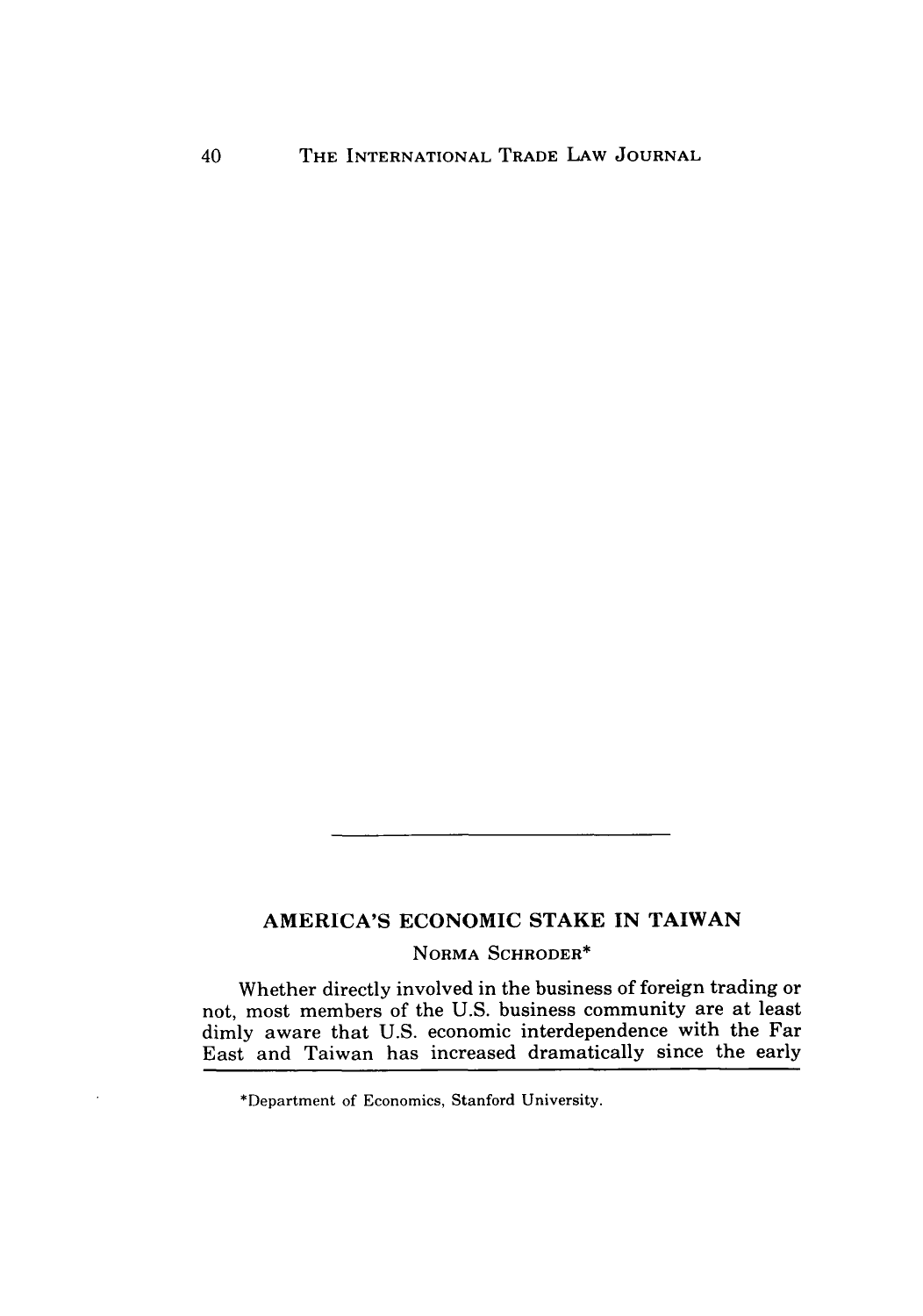1960s. The fuzziness of their perception of the Asian trade situation may be attributed to the fact that the bulk of published international business reporting remains devoted to U.S.- European affairs. Thus, this audience, as well as the broader audience of all American voters, would surely be surprised to learn the true degree of U.S.-Far Eastern trade interdependence. As of 1973, Taiwan was the seventh largest source of U.S. imports  more important than France. It was the fifteenth largest purchaser of U.S. exports, outranking countries such as Switzerland and Israel. The most recent assessment, 1976, places Taiwan thirteenth in two-way trade with the U.S. It is widely reported that multinational corporations regard developing countries as attractive investment sites, but seldom has Taiwan been able to attract new U.S. direct investment at the rate of **28%** per annum, which is more than double the average rate for all developing countries.

These figures are bound to grab the attention of the general business audience, and although they are suggestive, they are not adequate to relate the magnitude of America's economic stake in Taiwan. Before embarking on that exigesis, it is helpful to review the question, "What is America's stake in participating in world trade at all?" The answer is, of course, that the U.S. can increase its level of consumption by specializing in the productions of those goods in which it enjoys a comparative advantage **-** cereals and sophisticated manufactures **-** and can trade some of these for foreign-made consumer goods. Thus, the U.S. gains from trade, but the American stake in this worldwide exchange is, in the following sense, less than that of virtually any other free world nation. Because it has such a huge domestic economy, the U.S. level of economic activity and consumption is comparatively less subject to the vagaries of world supply and demand than that of many of our allies. When one examines the list of those commodities of which at least 10% of the value of total U.S. supply originated abroad in 1971, one sees that the list consists predominantly of raw materials and consumer goods **-** generally non-strategic items in nonessential amounts. Our sole fear of unhealthy dependence, a newly emerged one, is the case of crude oil. Accordingly, the U.S. has embraced a policy of "importsubstitution."

Just as imports seem insignificant in relation to domestic supply, so too do export markets for U.S. output seem piddling in relation to the domestic market. Historically, the U.S. has had one of the lowest exports to GNP ratio's in the world  $-$  in the past, 3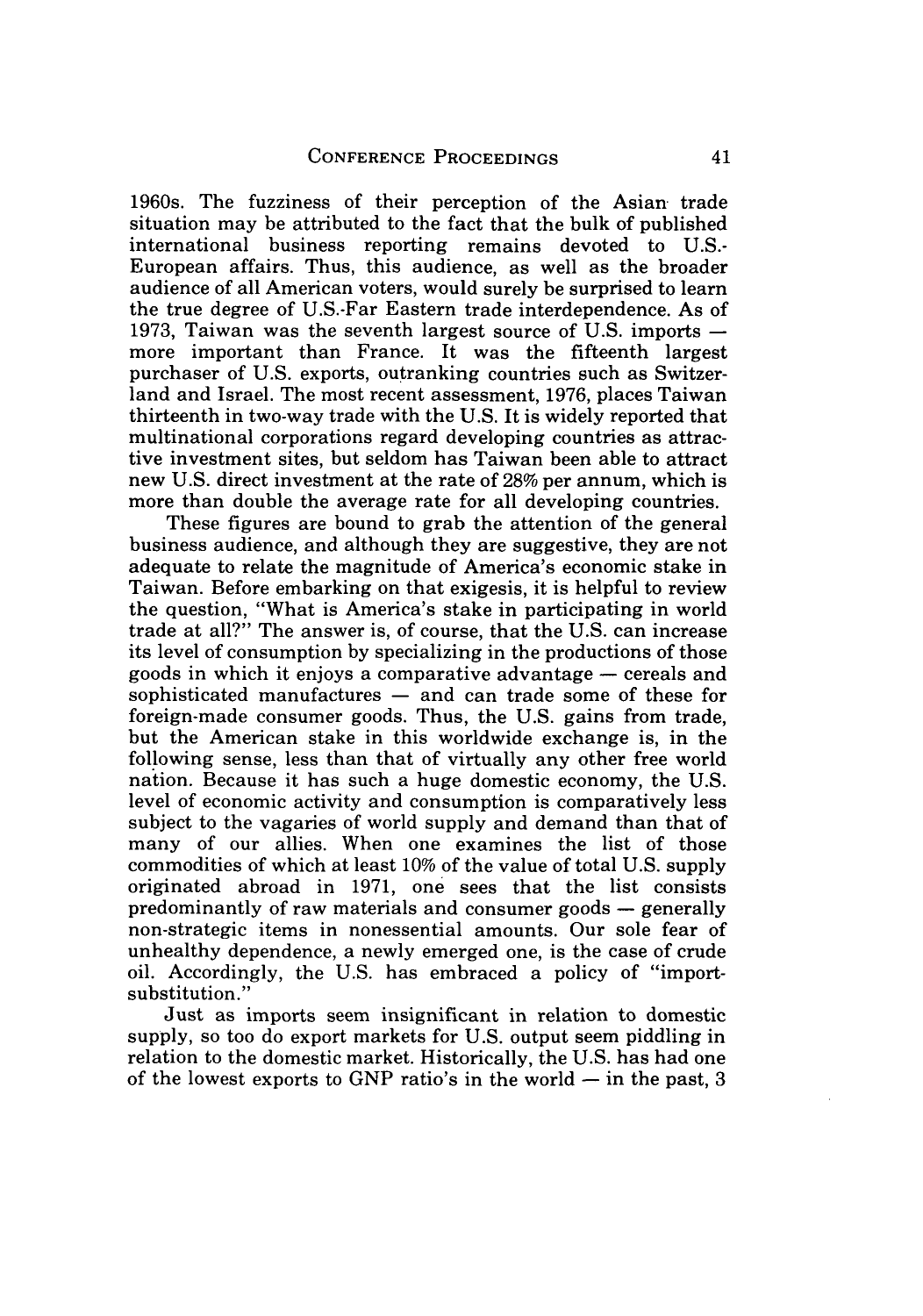or 4%, recently a bit higher. However, for some classes of U.S. producers the foreign buyer is of somewhat greater significance; in excess of 10% of the output of chemicals, equipment and grain are exported.

#### **U.S.** IMPORTS

Having placed the U.S. stake in the international economy in perspective, let us return to the examination of the American stake in the Far East and Taiwan in terms of imports, exports and direct investment. Between 1960 and 1973 the annual growth rate of U.S. imports from East and South Asia (excluding Japan) was 16%. This is a couple of points faster than from the developing nations group as a whole and faster than the world average. Over that period our imports from Taiwan have grown at an extraordinary 39% per annum. Back in the early 1960s, when Taiwan's major export earner was sugar, the island was of marginal import supply significance to the United States. As stated above, by 1973 Taiwan was the seventh largest source of U.S. imports, outranking France. This rapid trade expansion by Taiwan is not solely with the United States, but with other trading partners as well: Japan, Asia and the EEC. Beginning in 1967, the U.S. became Taiwan's largest foreign market, overshadowing Japan ever since. As of 1975, America absorbed 34% of Taiwan's exports, while Japan took only 13%. In recent years the U.S. share has been slipping as Taiwan has begun to develop its European markets.

Obviously, Taiwan now makes commodities it did not make before; commodities which the United States and the rest of the world are eager to buy  $-$  namely, textiles and electrical goods. Looking at the 1974 composition of Taiwan's exports, one is struck by the fact that sugar, the first-ranked export earner in 1965, by 1974 had been demoted to fourth place, dwindling to 5.5% of total export value. In 1962 industrial products were 51% of exports; by 1972 they had risen to 83%. Thus, the importance of all agricultural products, both raw and processed, declined precipitously from a 49% share to 17% of exportables in just one decade. This steady economic shift in the composition of Taiwan's exports was stalled and even reversed a bit in 1975 when the price of sugar shot up, misleadingly magnifying the importance of that commodity. What underlies this realignment in the composition of exports are Taiwan's take-off into economic growth and the accompanying changes in the domestic structure **of** production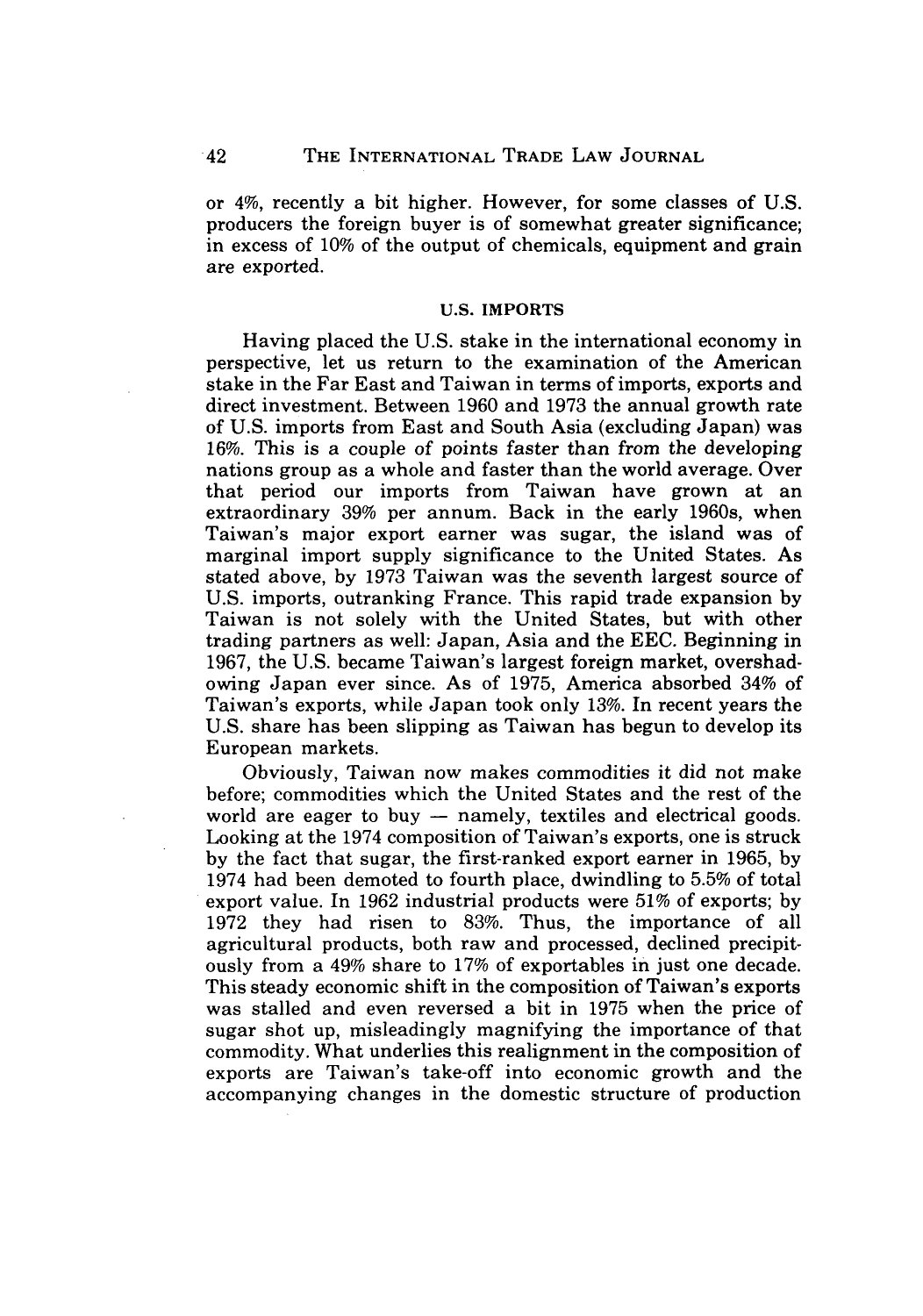and employment indicative of the transformation of an agrarian economy into a predominantly industrial one.

Taiwan's development is self-generated; Taiwan no longer receives U.S. economic or military aid (a minor exception: there are benefits from residual economic funds that generate 50 million dollars a year, i.e., old low-interest loans from the 1950s, and from purchases of weapons on credit); and the foreign debt is less than 5% of the gross national product. The remarkable Taiwanese achievement is, precisely put, that these people have propelled the growth of their real GNP at a rate of 10.7% per annum between 1963-73 *(Background Notes,* Department of State, May 1974). In 1972 the World Bank ranked Taiwan's per capita income as Asia's third highest after Japan and Fiji *(Far Eastern Economic Review, Yearbook 1975).* The extent of the Taiwanese economy's structural transformation is revealed in the following figures: between 1963 and 1974 the percentage of agriculture in GNP shrank from 22% down to 12%, while the contribution of industry swelled from 25% to 33%; the service sector remained constant at 24%.

#### **U.S.** EXPORTS

Computations based on annual trade data appearing in the U.S. Commerce Department's Overseas Business Reports indicate that over 1960-73 the growth of the U.S. share in foreign markets has not kept pace with imports.

The computations reveal that between 1960 and 1973 the growth of the East and South Asia market for U.S. exports (10.73%) was below the world pace (11.83%). But the growth rate of the Taiwan market (12.39%) is above the world market average, although it trails the growth of the Japan market (14.43% per annum).

In 1973, Taiwan was the fifteenth largest purchaser of U.S. exports, outranking Switzerland and Israel. By 1974, it had jumped to tenth place among our export markets, and it has been forecast to rise to sixth place in a relatively few years. ROC Ministry of Finance statistics for 1975 show that Japan was Taiwan's largest supplier, 31.83%, followed by the U.S. at 27%. Between 1964 and 1972 Japan had been increasingly edging the U.S. out of the largest share of the Taiwanese market. In 1964 the disparity in market shares was at its starkest: 44% versus 24%. Since 1972, however, Taiwan has had increasing success in reducing its dependence on Japan by taking its shopping list to Europe.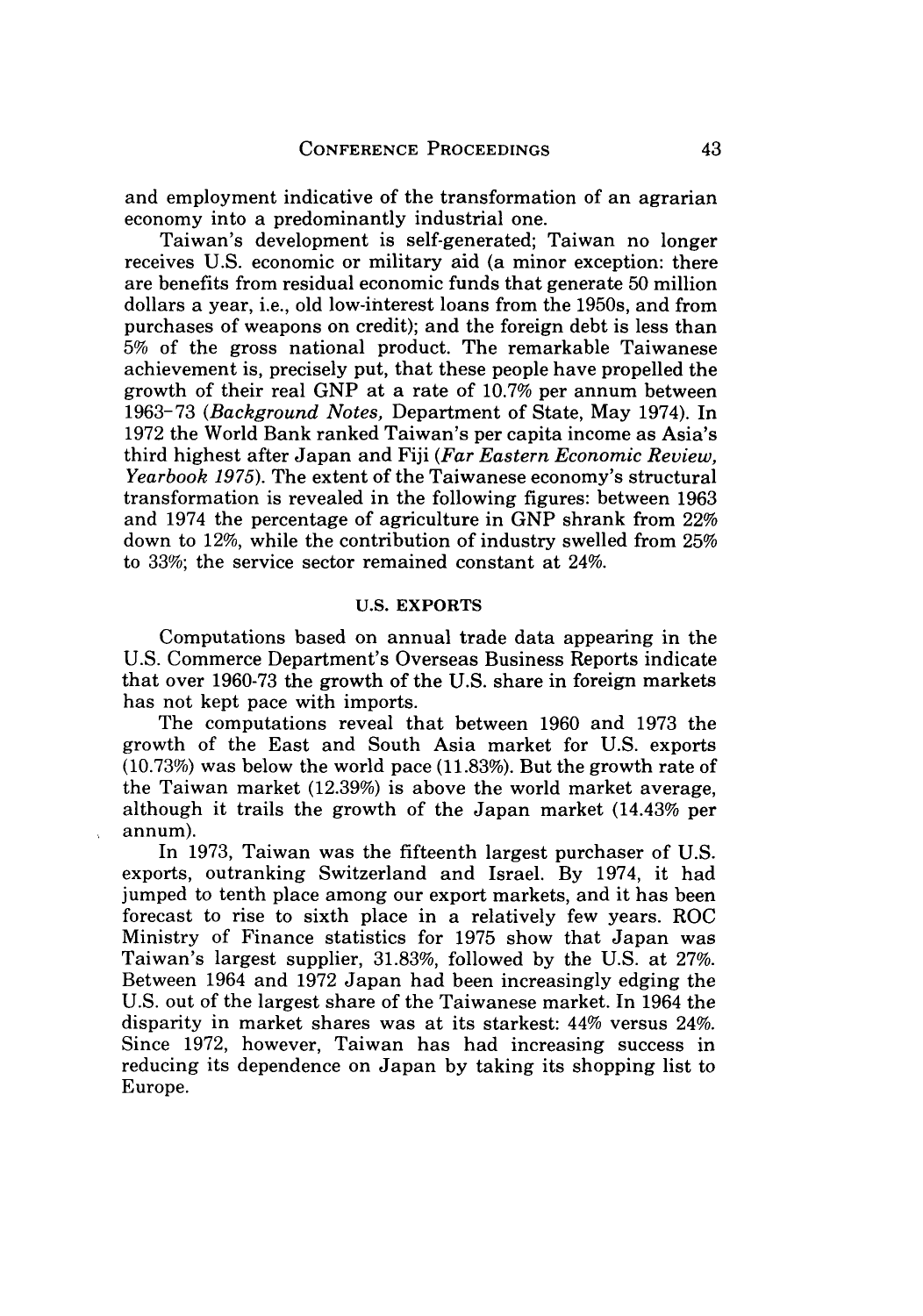In contrast to the very pronounced shifts in the commodity composition of Taiwan's exports over the period 1960 to 1973, the evolution of the general commodity composition of Taiwan's purchases from abroad has been very gradual. As in the past, the largest import category in 1975 was agricultural and industrial raw materials, accounting for more than 60% of the total import bill. Capital equipment amounted to about 33% of the total, while consumer goods accounted for about 6%. Between 1972 and 1973, when imports of agricultural and industrial raw materials, on which Taiwan's resource-scarce processing economy depends, rose eightfold in absolute value (from \$212 million to \$1.6 billion), they declined only 8% as a share to total imports. Consumer goods dwindled from 9.3% to 6%. Not surprisingly for an industrializing economy, the greatest gain in share of imports was registered by the capital goods category. It gained almost a third, rising from 22% to 32% of the total value of imports.

The major import sources of these capital goods are Japan and the United States. In 1975 these two nations held virtually equal shares in the Taiwanese machinery and tools market, but that outcome was probably the result of the severity of the recession in Japan. In 1974, a year of more normal market shares, Japan enjoyed sales of \$700 million, whereas the U.S. registered sales of only \$550 million.

For some years Taiwan has been incurring increasingly severe trade deficits with Japan, a situation which has focused the Taiwanese authorities' attention on the idea of trying to reduce reliance on Japan. To sustain industrialization, the ROC has planned a shift from light and labor-intensive industries such as textiles to capital- and technology-intensive industries such as petrochemicals, precision machinery and heavy industries. This means substantial sales opportunities for capital goods producing nations. The stated preference of the ROC authorities is that the U.S. and Europe should win the largest share of these new sales. However, several factors point to the continued strength of Japan in the capital goods market. Because Japanese suppliers have been able to offer local Chinese firms comparatively inexpensive products, there has been little inclination to "buy American" or to "buy European." The Japanese supply high-quality goods while offering lower freight costs, shorter delivery schedules, and in many cases easier payment terms. Furthermore, as many manufacturers are currently using production equipment originally purchased in Japan, reliance on Japanese suppliers for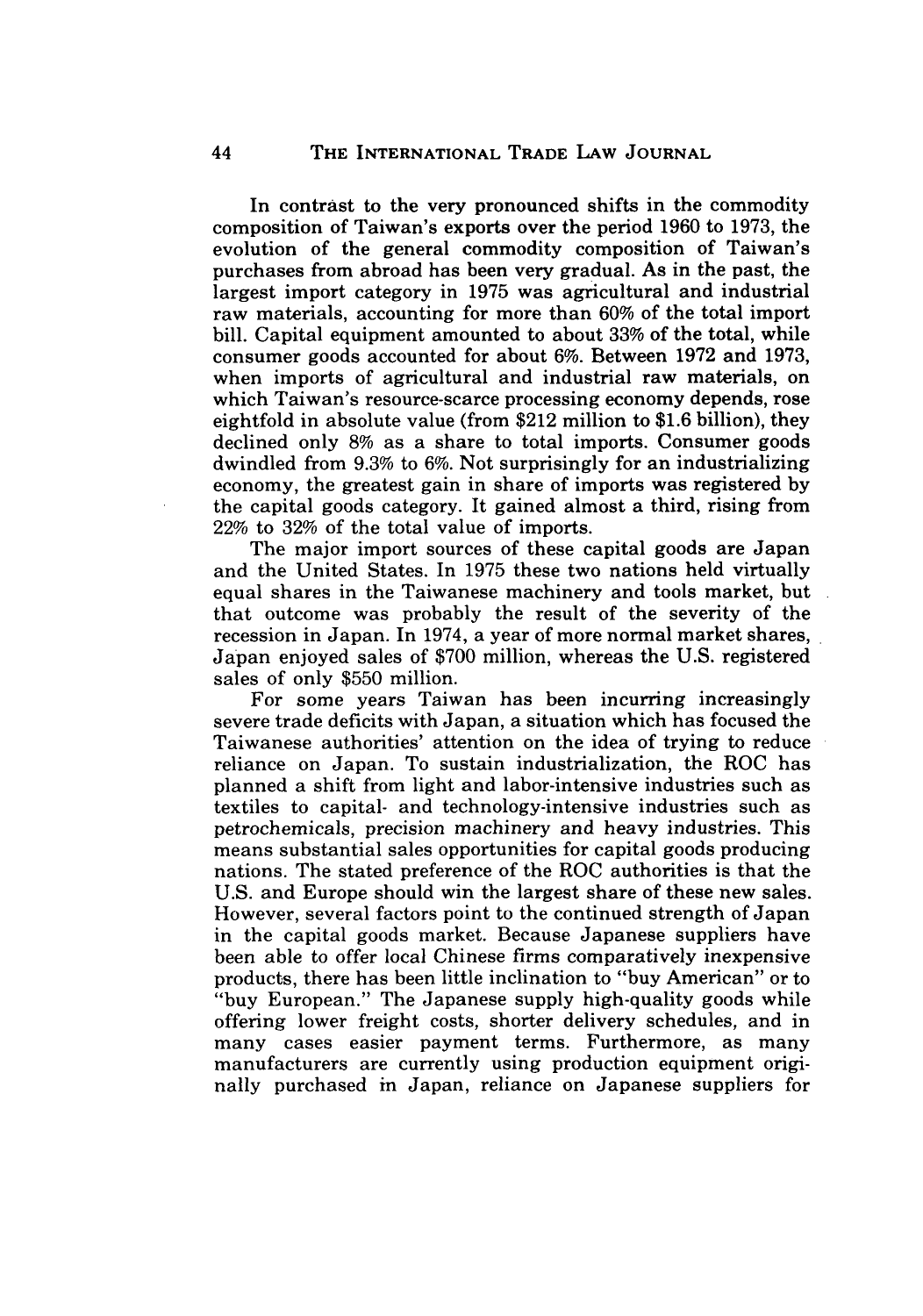parts and consulting services, at least for the meantime, is unavoidable.

#### **U.S.** DIRECT **INVESTMENT**

East and South Asia comprise a region in which the net capital flow component of U.S. direct investment grew more quickly, over the period 1960 to 1974, than anywhere else in the world. This particular measure is used here, rather than total direct investment, because this was the only type of data available on Taiwan.

Computations based on Commerce Department data appearing annually in its Survey of Current Business show that between 1960 and 1973, U.S. venture capital was attracted to the East and South Asia region at a growth rate of 32.22% per annum, which is more than twice the average for all developing countries, 13.69%, during this period. In Taiwan the growth rate of new U.S. investment has been 28.21% per annum.

Venture capital is sent where its owners expect to find rapid growth in sales and profits. Indications are that U.S. capital is being deployed to Asia at such a rapid rate because that is where it gets the best of both. A recent Department of Commerce survey of sales by the foreign subsidiaries of U.S. multinational corporations, covering the years 1966 through 1972, shows that the Asian region has enjoyed much more rapid market growth than, for example, Latin America, and a total of more than 200% in sales growth over the period for these majority-owned subsidiaries.

Next, consider the sales record of a subset of **U.S.** multinationals **-** the manufacturing subsidiaries, that is, excluding those engaged in such operations as trading, petroleum, mining and smelting, and finance. Between **1966** and **1972, U.S.** manufacturing subsidiaries in East Asia have outperformed those located elsewhere. A sales index based on Commerce Department sources shows that the Far East outstrips Africa, Latin America and the world average. But this performance is heavily influenced by Japan, which did significantly better than the rest of the Far East. In 1972, a solid 60% of sales in the Far East were controlled by U.S. manufacturing subsidiaries located in Japan. Sales growth by non-Japanese Asian manufacturing subsidiaries conforms to the world average 15.2%, and is only slightly better than that achieved by subsidiaries in other developing economies, 14.0%. Within the manufacturing category, U.S. subsidiaries in non-Japanese Asia engaged in the manufacture of machinery had a sales field day. During the period 1966 to 1972, their sales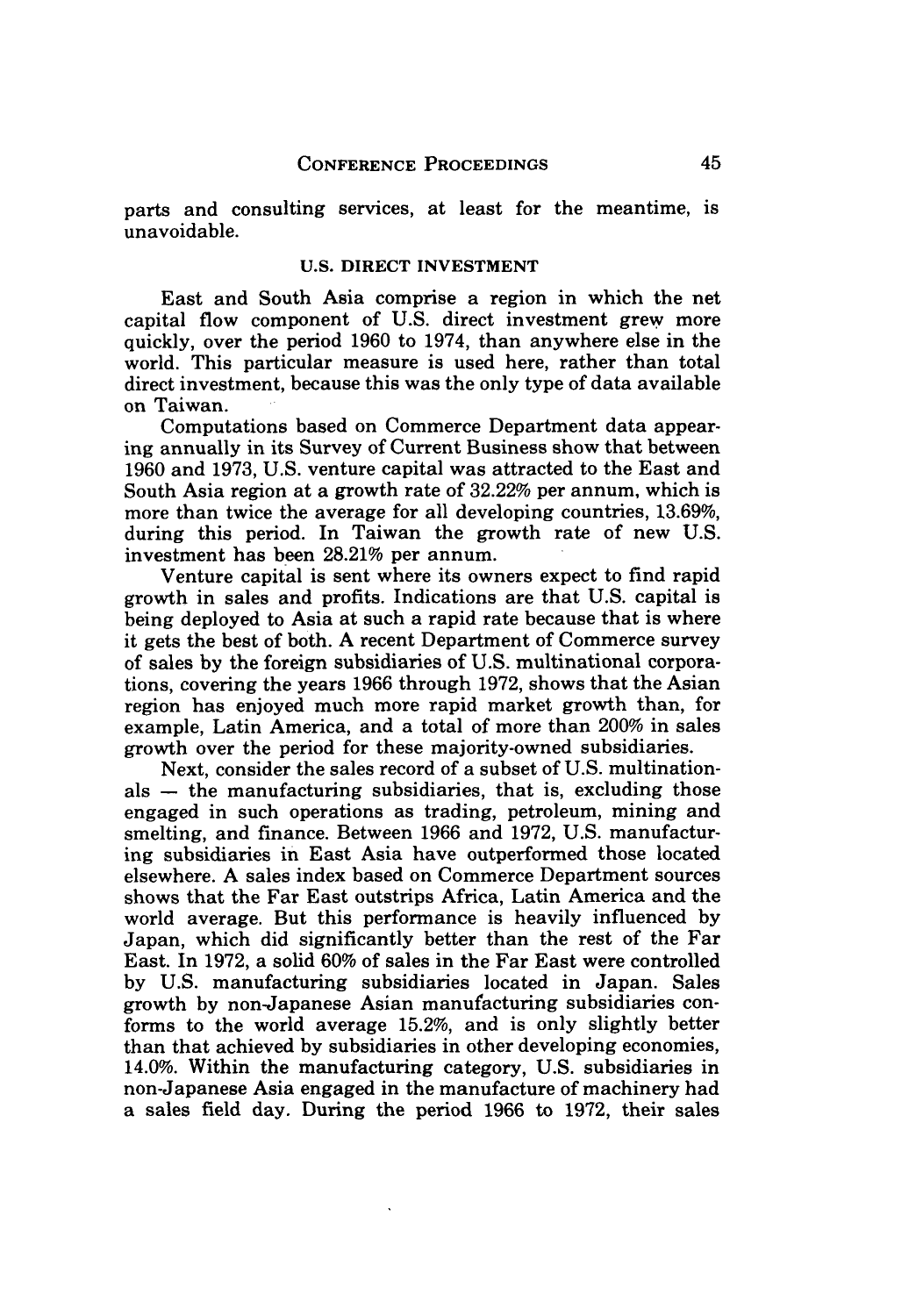increased at the rate of 44.5% per annum, nearly double the rate anywhere else.

The Far East (including Japan) continues to be the world's most profitable region for U.S. investment in manufacturing. *Business Asia,* a Hong Kong weekly, using Commerce Department data, reports that the average 1973 rate of return on U.S. direct investment in manufacturing in Asia was 22.8%, and Australia 19.7%. In stark contrast, Latin America offered a return of only 13.3%, a rate below the world average of 15.9%. As usual, the high return from Middle East oil operations made this region the leader in overall profitability. In 1974-75, as world inflation surged and recession set in, profit rates sank in all areas except the oil regions. The rate of return on U.S. investment in manufacturing in Asia in those abnormal years plummeted to 14% from the lofty 22% figure.

Unfortunately, there are no accessible published sales and profit data on U.S. multinationals located in Taiwan. However, since 90% of the foreign capital in Taiwan is devoted to manufacturing, it seems reasonable to accept the average sales and profit statistics on all Asian multinational manufacturers presented above as suggestive of the Taiwanese profit rates.

In the latter half of the 1960s, these sales and profits lures drew U.S. investments into the Far East at an increasingly rapid pace, especially in South Korea, Taiwan and the Philippines (the U.S. share of total invested stock in this area reached about 40% in 1969). But as the 1970s opened, Japan's investments in this area began to increase sharply; investment stock at the close of 1975 increased 10.8-fold compared with the 1969 year-end. By the end of 1973, Japan's investment share topped all investor countries including the U.S., in Thailand and South Korea. And by the 1974 year-end, Japan's share was the highest also in Indonesia. Japan's share in Asian investment stock rose conspicuously from 13.6% at the close of 1969 to 33.6% at the 1975 year-end. In contrast, the share of U.S. investments in Asia declined from 38.5% to 25.2%. However, the U.S. share of investment in the light industry countries — South Korea, Taiwan, Hong Kong and  $Singa pore - did not fall so precipitously as it did in the primary$ product countries - Philippines, Thailand, Malaysia, and Indonesia. In the former group it slid from 39% to 31%, whereas in the primary products group it dove from 38% to 21% in just six years. Accordingly, Japan's gains were far more dramatic in the primary group, up from 13% to 33%, than in the light group, from 16% up to 26%. Of these eight Asian nations, Indonesia, with its opportunities for petroleum extraction, has taken the lion's share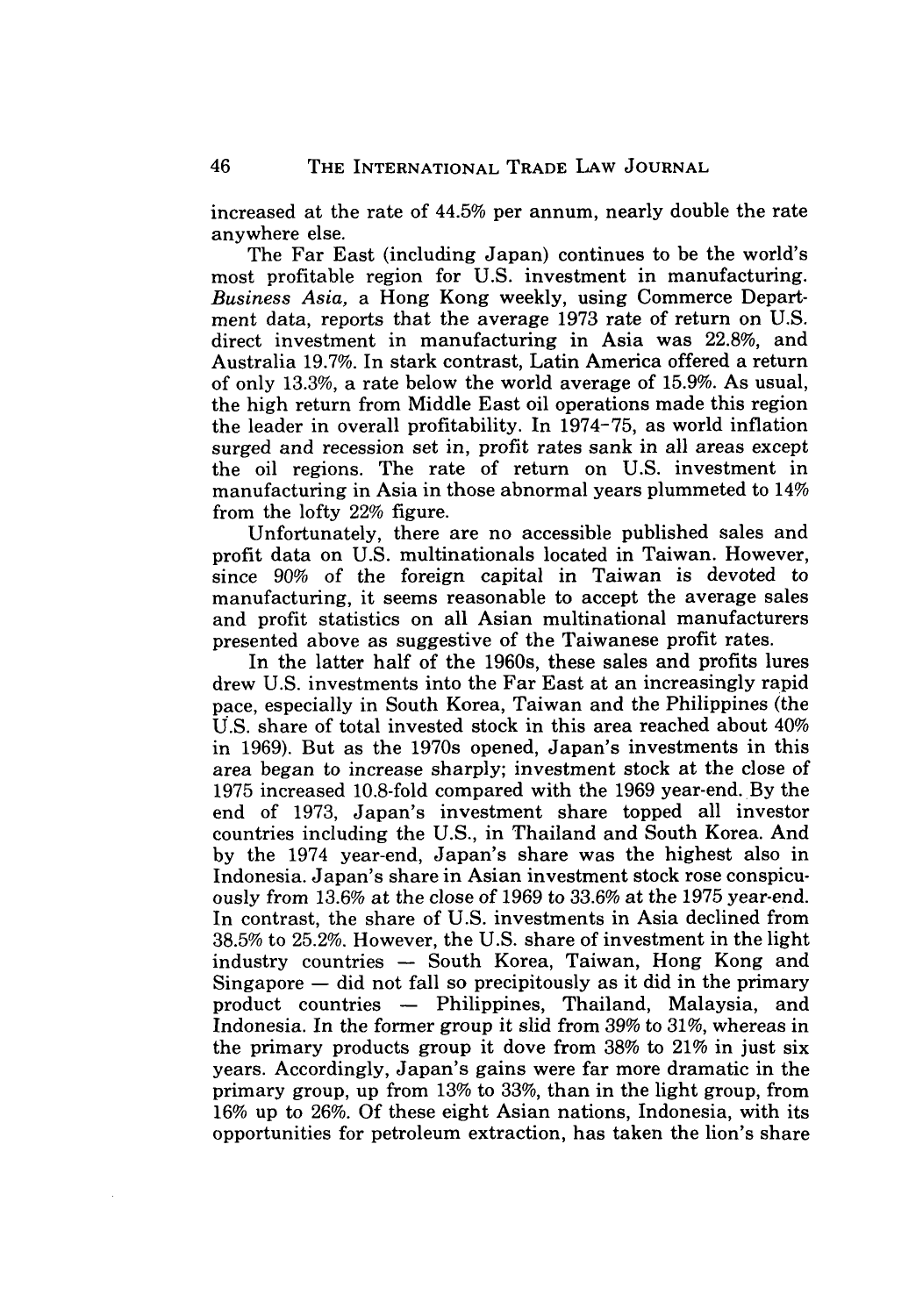of foreign capital  $-$  \$4.8 billion as of 1975. Taiwan with \$1.3 billion was a close third to Singapore's second place with \$1.4 billion.

Having assessed the general Far Eastern direct investment situation, we turn to an explicit examination of the available Taiwanese data. At the end of September 1976, the total amount of overseas Chinese and foreign investments reached \$1.5 billion, of which \$488 million under 280 projects came from the U.S., accounting for more than **32%** of the total inflow of foreign private capital. During the recession years 1974-75 the U.S. was adding but little new investment. In 1974, the U.S. held \$428 million (only \$50 million less than the 1976 figure) or an overwhelming 46% of the total stock in 1974. The source of America's importance as a foreign investor in Taiwan can be traced to the nature of the annual new capital flows in 1974 through 1976. In 1974, Japan and the U.S. committed equal shares of the flow of new investment; in 1975, the U.S. took the lead again, 42% versus 24% of the new flow. But in 1976, Japan put up **30%** compared to our 21% of the inflow.

Although U.S. direct investment commitments to Taiwan have faltered, other items in our capital account dealings with ROC remain prominent. Loans from U.S. banks remain strong. The U.S. Eximbank alone has, in fact, extended more than \$1 billion in loans to Taiwan and guaranteed another \$700 million of private bank loans. This clearly makes Taiwan the country with the third largest Eximbank exposure worldwide, (only Brazil and Spain have more). As of the end of March 1977, \$1.54 billion of loans had been granted to state-run enterprises like Taiwan Power Co., China Steel Corp., Chinese Petroleum Corp., and Taiwan Railway Administration.' The largest recipient was Taiwan Power Co., with a large portion of the funds going to Taiwan's ambitious nuclear power development program. And as Minister Sum of the ROC remarked in his address to the USA-ROC Economic Council, this Eximbank credit will bring American firms \$2.5 billion worth of business. (Eximbank loans are granted for 60% of the purchase price.)

<sup>1.</sup> During discussion at the conference, Marvin Solomon, Senior Counsel to the Export-Import Bank, supplied these figures to replace the already out-of-date published ones I had presented orally.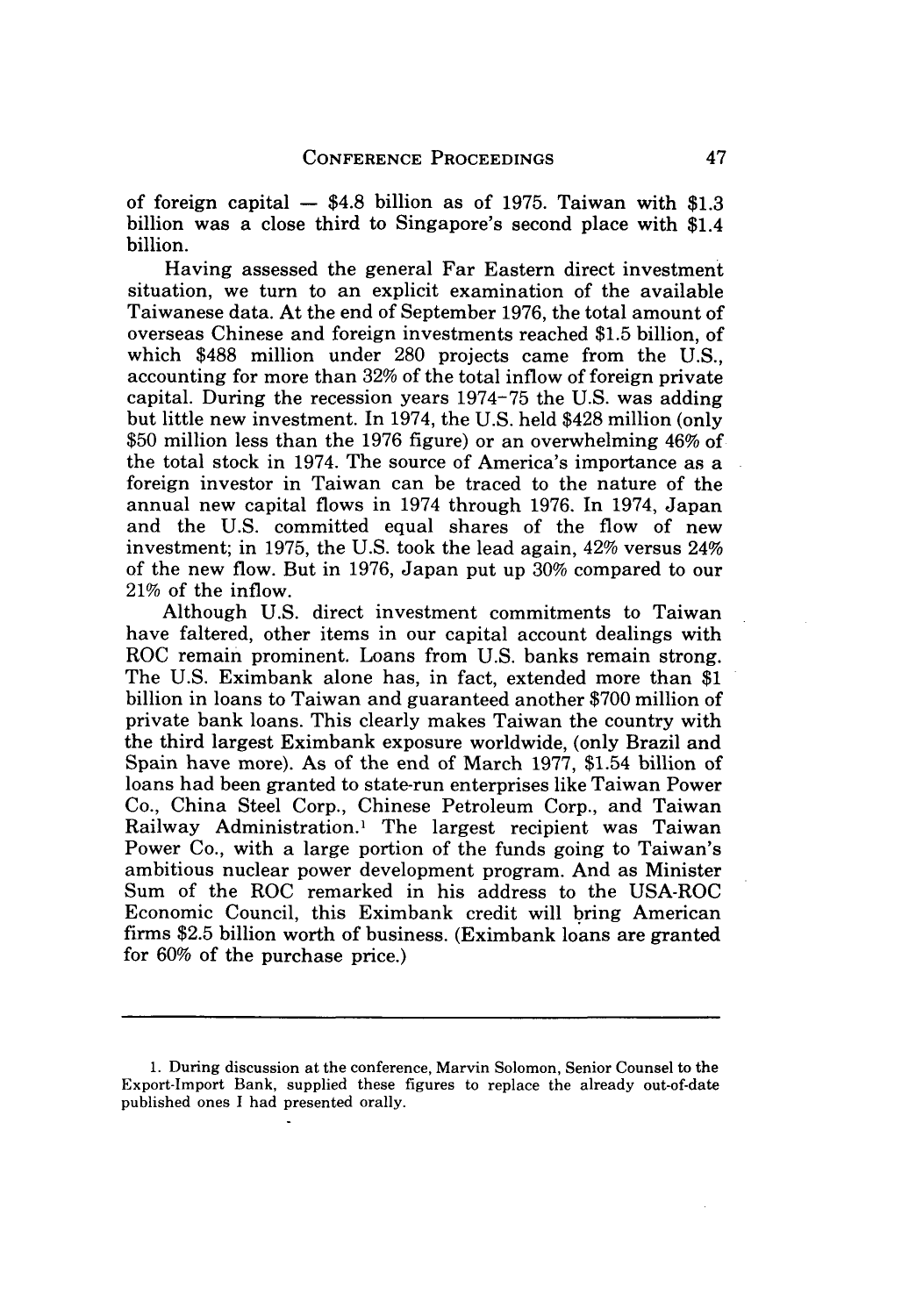#### **CONCLUSION**

Perhaps the reader is feeling more befuddled than informed after this heavy onslaught of statistics. As one last exercise, tally up America's economic stake in Taiwan **-** nearly **\$500** million in direct investments; enjoyment of one of the highest rates of profitability and sales growth in the world; all the goods exchanged with our thirteenth-ranked trading partner; \$1.54 billion in loans outstanding and the **\$2.5** billion in sales which they generate **-** in this author's opinion, a very substantial stake indeed.

#### BIBLIOGRAPHY

*Background Notes,* "Taiwan," Department of State, October, 1974.

- Bank of Japan, Economic Research Department, Tokyo, Special Paper No. 66, December 1976.
- *Business Asia Weekly Reports,* Hong Kong, January 31, 1975. February 17, 1975. July 9, 1976. October 15, 1976.

*Economic News Overseas Weekly,* Taipei, January 1, 1977.

*Far Eastern Economic Review Asia 1975 Yearbook,* Hong Kong.

*Far Eastern Economic Review Asia 1976 Yearbook,* Hong Kong.

Fei., W.H., "The Role of Foreign Investment in Taiwan's Future Economic Development," *Industry of Free China,* July 1976.

Mathieson, J.A., "Taiwan's International Trade and Economic Structure," *Industry of Free China,* July 1976.

*Overseas Business Reports,* U.S. Department of Commerce, "United States Foreign Trade 1960-1966," August 1967.

"United States Foreign Trade 1961-1967," May 1968.

"United States Foreign Trade 1965-1971," April 1972.

"United States Foreign Trade 1968-1974," April 1975.

Sun, Y.S., "A Strengthening of Sino-American Economic Cooperation," *Industry of Free China,* December 1976.

*Survey of Current Business,* U.S. Department of Commerce, "U.S. Direct Investment Abroad in 1975," August 1976.

- "Sales by Majority-Owned Foreign Affiliates of U.S. Companies, 1975," February 1977.

"U.S. Direct Investment Abroad in 1974," September 1975.

"U.S. Direct Investment Abroad in 1973." October 1974.

- "U.S. Direct Investment Abroad in 1972," September 1973.

*Taiwan Statistical Data Book,* Taipei, 1976.

Dr. Chiu thanked Ms. Norma Schroder for presenting her paper and then invited the discussants to comment on the papers presented. The first discussant was Mr. Martin Pilachowski, Vice-